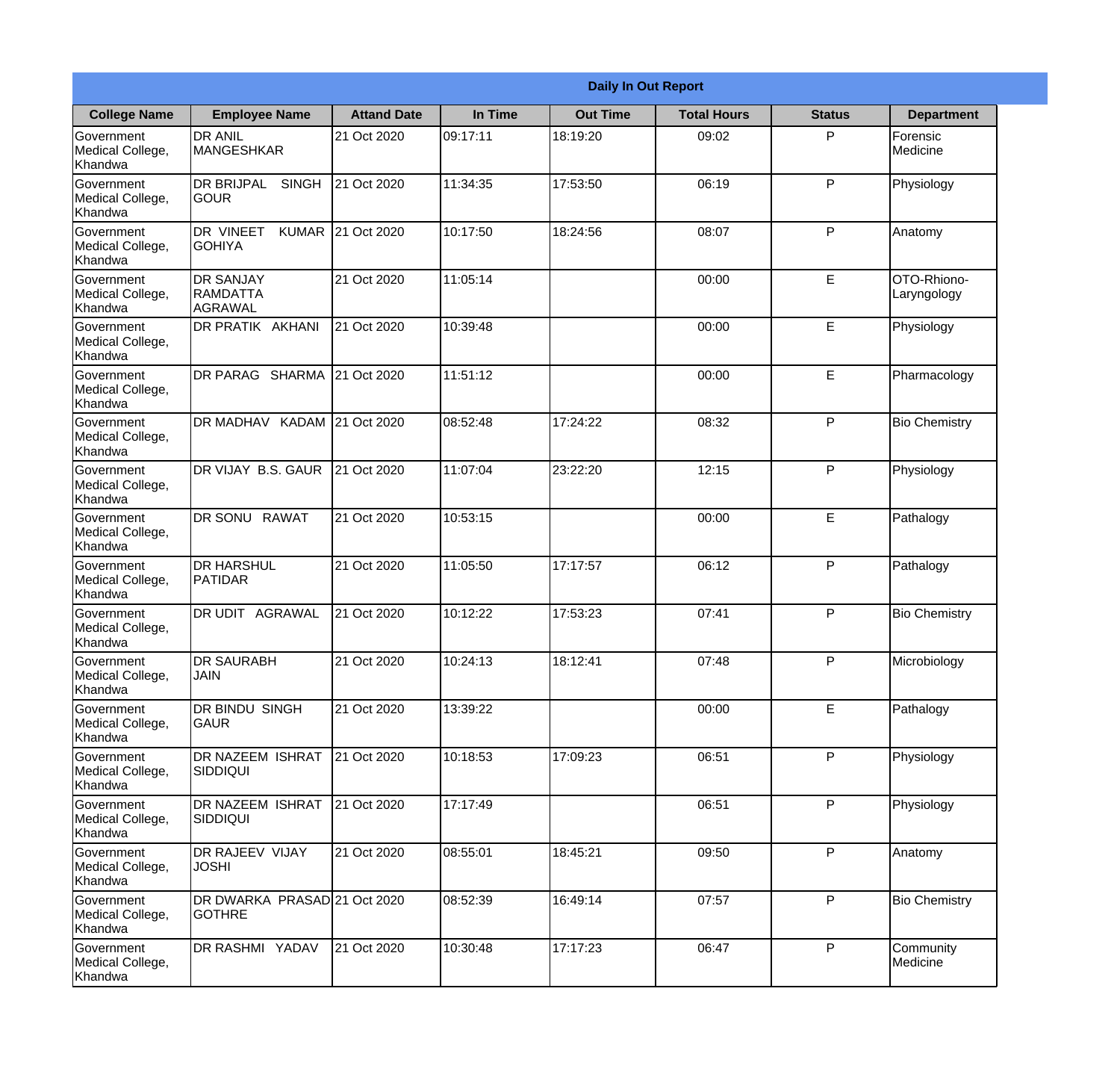| <b>Designation</b>                  | <b>Category</b>     |
|-------------------------------------|---------------------|
| Assistant Professor   Para Clinical |                     |
| Demonstrator/Tutor   Non Clinical   |                     |
| Professor                           | Non Clinical        |
| Professor                           | Clinical            |
| <b>Assistant Professor</b>          | Non Clinical        |
| Professor                           | Para Clinical       |
| Assistant Professor                 | Non Clinical        |
| Associate Professor Non Clinical    |                     |
| Demonstrator/Tutor   Para Clinical  |                     |
| <b>Assistant Professor</b>          | Para Clinical       |
| Associate Professor Non Clinical    |                     |
| Associate Professor   Para Clinical |                     |
| Associate Professor   Para Clinical |                     |
| Professor                           | <b>Non Clinical</b> |
| Professor                           | Non Clinical        |
| <b>Assistant Professor</b>          | Non Clinical        |
| Demonstrator/Tutor   Non Clinical   |                     |
| <b>Assistant Professor</b>          | Para Clinical       |

## **Daily In Out Report**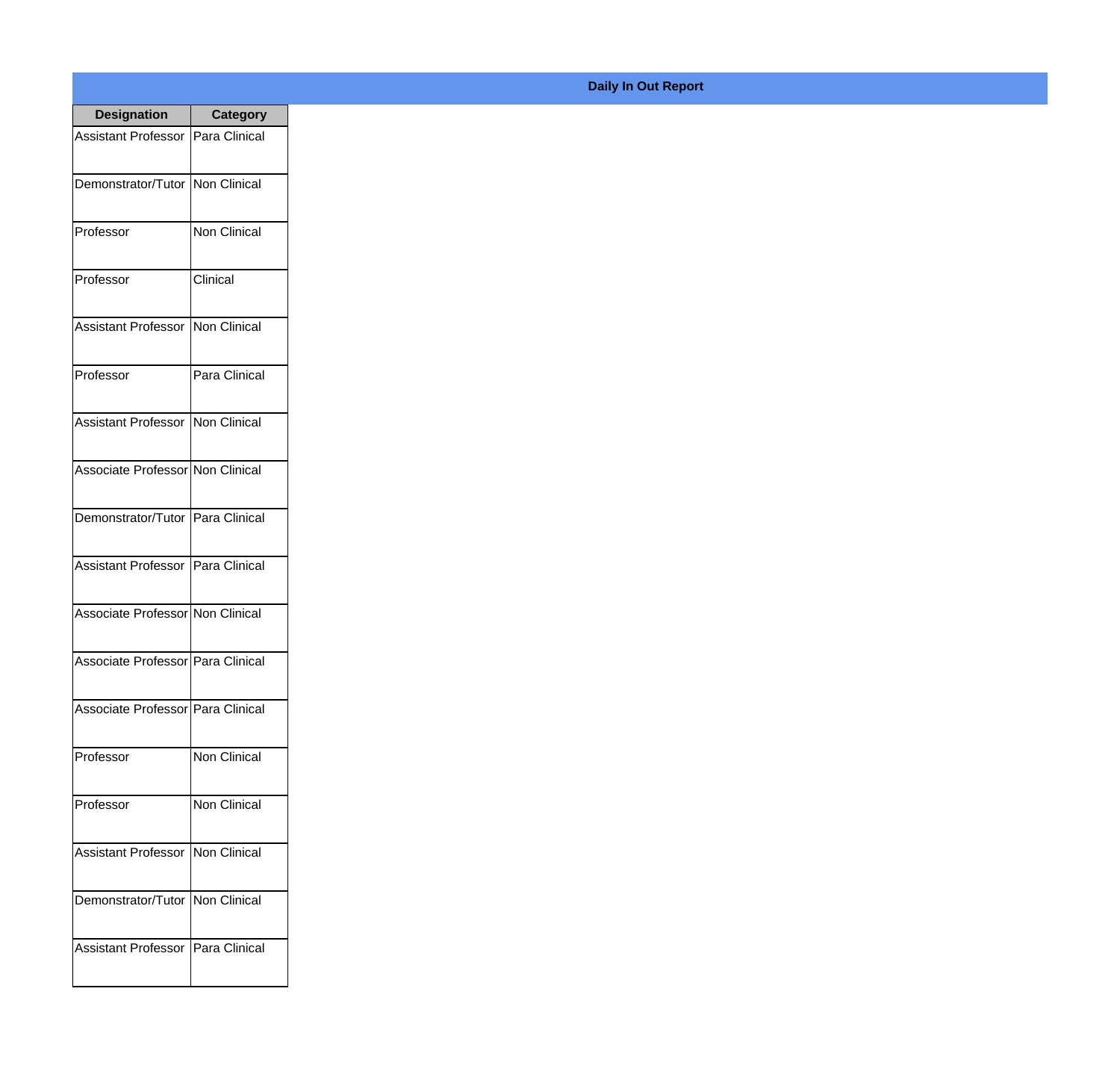|                                                  |                                                       |             |          |          | <b>Daily In Out Report</b> |              |                        |
|--------------------------------------------------|-------------------------------------------------------|-------------|----------|----------|----------------------------|--------------|------------------------|
| Government<br>Medical College,<br>Khandwa        | <b>MR PIYUSH KUMAR</b><br><b>MISHRA</b>               | 21 Oct 2020 | 11:06:37 |          | 00:00                      | E            | Community<br>Medicine  |
| <b>Government</b><br>Medical College,<br>Khandwa | DR SACHIN PARMAR 21 Oct 2020                          |             | 11:17:53 | 18:05:31 | 06:48                      | $\mathsf{P}$ | Community<br>Medicine  |
| <b>Government</b><br>Medical College,<br>Khandwa | DR PRAMILA VERMA 21 Oct 2020                          |             | 11:27:28 |          | 00:00                      | E            | Paediatrics            |
| <b>Government</b><br>Medical College,<br>Khandwa | <b>DR MANOJ BALKE</b>                                 | 21 Oct 2020 | 10:40:46 | 13:16:07 | 02:36                      | $\mathsf{P}$ | Ophthalmology          |
| Government<br>Medical College,<br>Khandwa        | <b>DR GARIMA</b><br><b>AGRAWAL</b><br><b>VARSHNEY</b> | 21 Oct 2020 | 10:28:36 |          | 00:00                      | E            | Paediatrics            |
| <b>Government</b><br>Medical College,<br>Khandwa | <b>DR SIDDHARTH</b><br><b>BANODE</b>                  | 21 Oct 2020 | 09:36:55 | 17:53:57 | 08:17                      | $\mathsf{P}$ | Pharmacology           |
| Government<br>Medical College,<br>Khandwa        | <b>DR CHANDNI</b><br>KAROLE                           | 21 Oct 2020 | 09:33:04 | 14:00:53 | 04:27                      | P            | Ophthalmology          |
| Government<br>Medical College,<br>Khandwa        | <b>DR SAPNA</b><br><b>MAHESHRAM</b>                   | 21 Oct 2020 | 11:02:21 | 16:59:10 | 05:57                      | P            | Community<br>Medicine  |
| Government<br>Medical College,<br>Khandwa        | <b>DR RAJENDRA</b><br><b>SINGH MANDLOI</b>            | 21 Oct 2020 | 10:10:03 |          | 00:00                      | E            | <b>Bio Chemistry</b>   |
| <b>Government</b><br>Medical College,<br>Khandwa | <b>DR AJAY</b><br>NARWARIYA                           | 21 Oct 2020 | 09:54:13 | 18:46:35 | 08:52                      | $\mathsf{P}$ | Microbiology           |
| <b>Government</b><br>Medical College,<br>Khandwa | <b>DR NISHA</b><br><b>KAITHWAS</b>                    | 21 Oct 2020 | 10:15:43 |          | 00:00                      | E            | Psychiatry             |
| Government<br>Medical College,<br>Khandwa        | <b>DR ANANT</b><br><b>TUKARAM PAWAR</b>               | 21 Oct 2020 | 11:44:33 | 18:04:43 | 06:20                      | P            | Community<br>Medicine  |
| <b>Government</b><br>Medical College,<br>Khandwa | DR SHAIKH M.KHALIQ 21 Oct 2020                        |             | 11:08:22 |          | 00:00                      | E            | <b>Bio Chemistry</b>   |
| Government<br>Medical College,<br>Khandwa        | DR RAJU                                               | 21 Oct 2020 | 09:34:52 |          | 00:00                      | E            | Forensic<br>Medicine   |
| Government<br>Medical College,<br>Khandwa        | DR AJAY GANGJI                                        | 21 Oct 2020 | 10:09:51 |          | 00:00                      | E            | <b>General Surgery</b> |
| Government<br>Medical College,<br>Khandwa        | <b>DR ASHOK</b><br><b>BHAUSAHEB NAJAN</b>             | 21 Oct 2020 | 10:19:10 | 17:23:14 | 07:04                      | $\mathsf{P}$ | Forensic<br>Medicine   |
| Government<br>Medical College,<br>Khandwa        | DR PRIYESH<br><b>MARSKOLE</b>                         | 21 Oct 2020 | 11:03:57 |          | 00:00                      | E            | Community<br>Medicine  |
| Government<br>Medical College,<br>Khandwa        | DR SANGEETA<br><b>CHINCHOLE</b>                       | 21 Oct 2020 | 10:41:51 |          | 00:00                      | E            | Physiology             |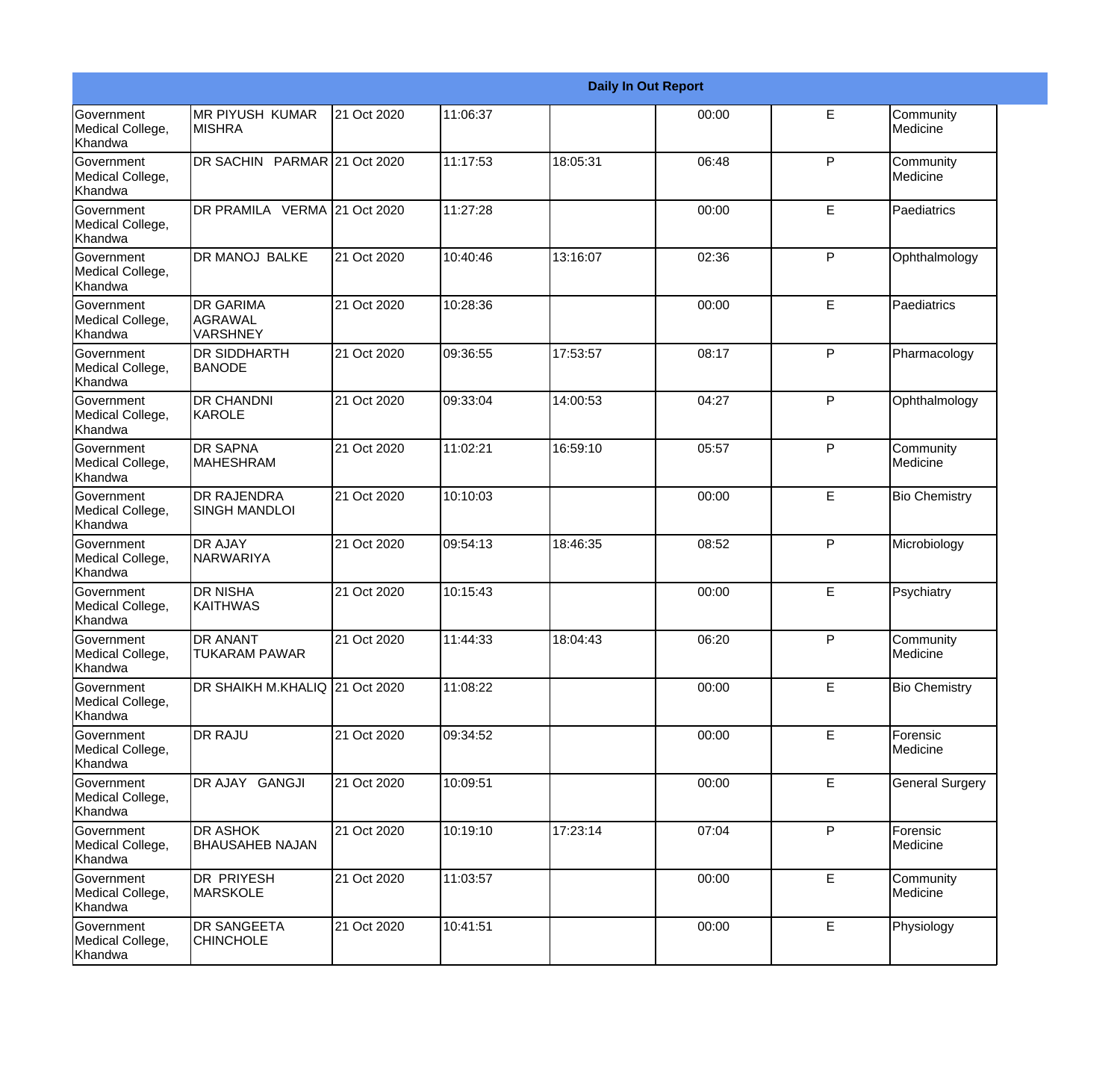| Statistician                      | Para Clinical   |
|-----------------------------------|-----------------|
| Assistant Professor Para Clinical |                 |
|                                   | Clinical        |
| Professor                         |                 |
| Assistant Professor Clinical      |                 |
| Associate Professor Clinical      |                 |
| Associate Professor Para Clinical |                 |
| Assistant Professor Clinical      |                 |
| Associate Professor Para Clinical |                 |
| Demonstrator/Tutor Non Clinical   |                 |
| Demonstrator/Tutor Para Clinical  |                 |
| Assistant Professor Clinical      |                 |
| Professor                         | Para Clinical   |
|                                   |                 |
| Professor                         | Non Clinical    |
| Demonstrator/Tutor Para Clinical  |                 |
| Professor                         | <b>Clinical</b> |
| Associate Professor Para Clinical |                 |
| Associate Professor Para Clinical |                 |
| Demonstrator/Tutor Non Clinical   |                 |
|                                   |                 |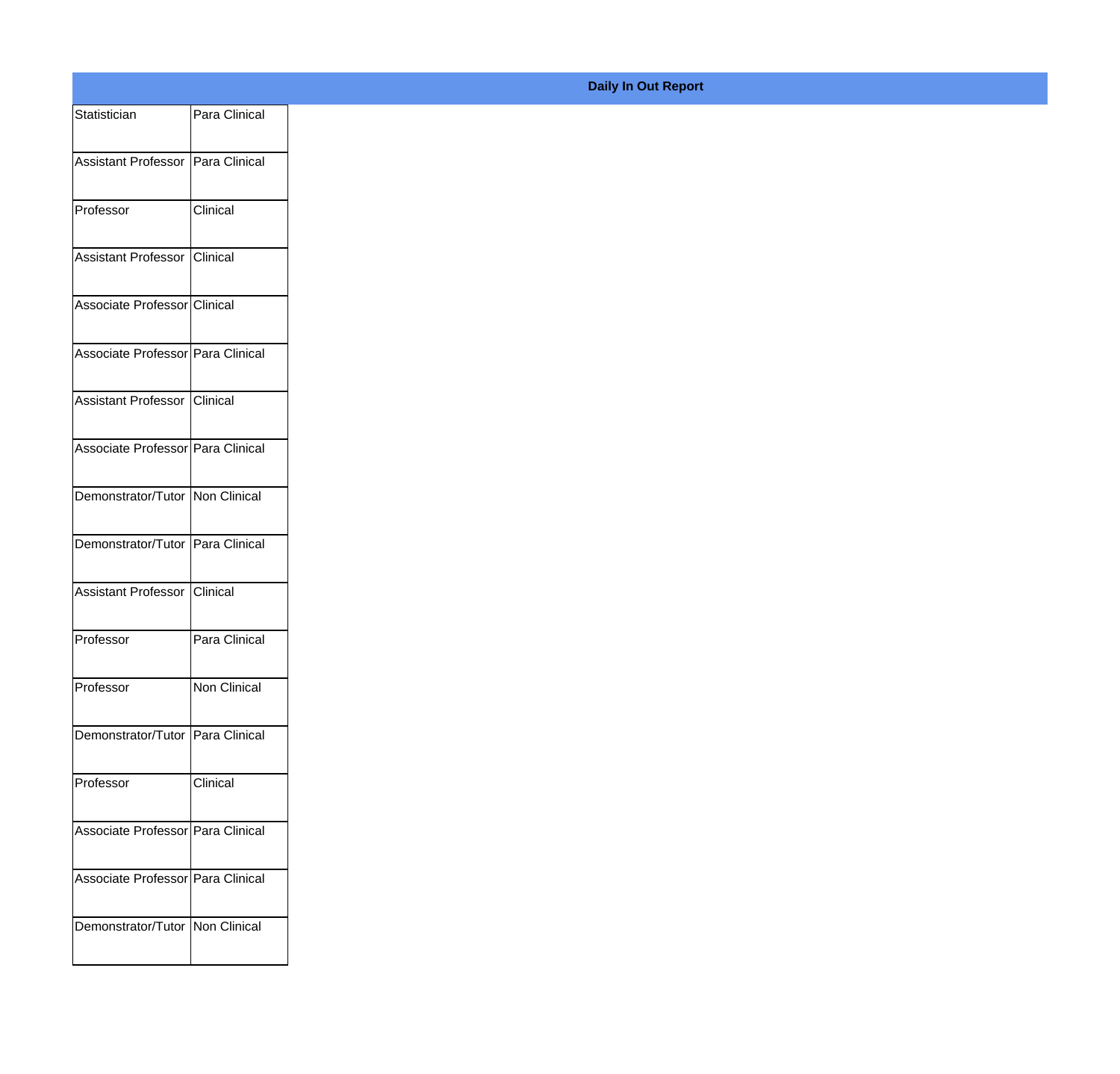|                                                  |                                                   |             |          |          | <b>Daily In Out Report</b> |    |                             |
|--------------------------------------------------|---------------------------------------------------|-------------|----------|----------|----------------------------|----|-----------------------------|
| Government<br>Medical College,<br><b>Khandwa</b> | DR SUNIL BAJOLIYA                                 | 21 Oct 2020 | 10:15:54 | 18:04:53 | 07:49                      | P  | OTO-Rhiono-<br>Laryngology  |
| Government<br>Medical College,<br>Khandwa        | DR NISHA MANDLOI<br>PANWAR                        | 21 Oct 2020 | 09:29:24 | 16:15:40 | 06:46                      | P  | Obstetrics &<br>Gynaecology |
| Government<br>Medical College,<br>Khandwa        | DR NANDINI DIXIT                                  | 21 Oct 2020 | 10:05:22 |          | 00:00                      | E  | Paediatrics                 |
| Government<br>Medical College,<br>Khandwa        | <b>DR JITENDRA</b><br><b>AHIRWAR</b>              | 21 Oct 2020 | 09:34:46 |          | 00:00                      | E. | Pathalogy                   |
| Government<br>Medical College,<br><b>Khandwa</b> | <b>DR MUKTESHWARI</b><br><b>GUPTA</b>             | 21 Oct 2020 | 10:40:40 | 17:38:45 | 06:58                      | P  | Pharmacology                |
| Government<br>Medical College,<br>Khandwa        | <b>DR PURTI AGARWAL</b><br><b>SAINI</b>           | 21 Oct 2020 | 10:32:31 |          | 00:00                      | E  | Pathalogy                   |
| Government<br>Medical College,<br><b>Khandwa</b> | DR YASHPAL RAY                                    | 21 Oct 2020 | 11:15:14 |          | 00:00                      | E  | Anatomy                     |
| <b>Government</b><br>Medical College,<br>Khandwa | <b>DR VISHAL</b><br><b>KUMAR</b><br><b>THAKRE</b> | 21 Oct 2020 | 09:10:29 | 16:33:09 | 07:23                      | P  | Physiology                  |
| Government<br>Medical College,<br>Khandwa        | <b>DR SHAILENDRA</b><br><b>SINGH CHOUHAN</b>      | 21 Oct 2020 | 11:40:29 |          | 00:00                      | E. | Orthopaedics                |
| <b>Government</b><br>Medical College,<br>Khandwa | <b>MOHIT GARG</b>                                 | 21 Oct 2020 | 10:03:20 |          | 00:00                      | E. | <b>General Medicine</b>     |